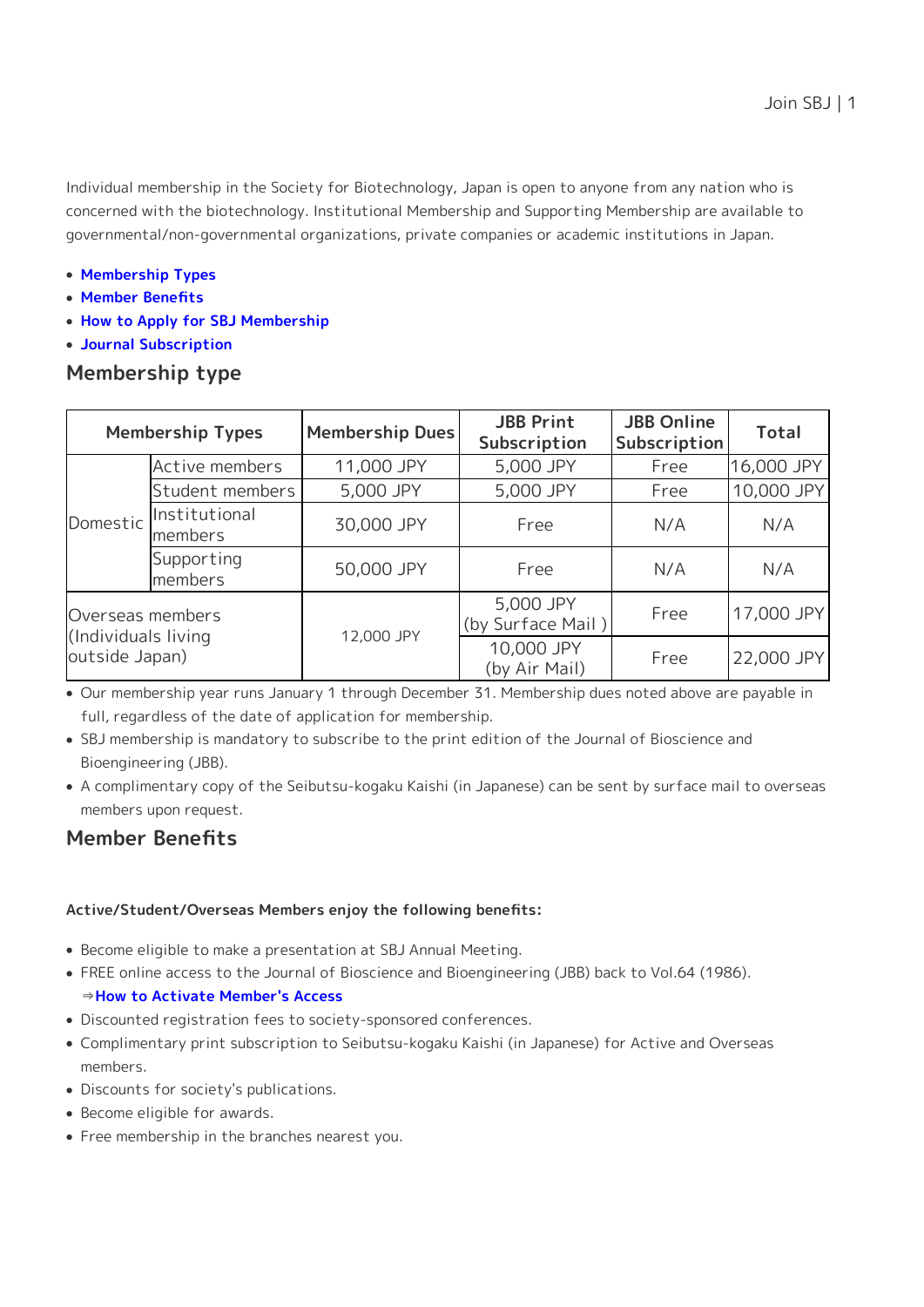#### **[►Page Top](https://www.sbj.or.jp/e/join.html)**

#### **Institutional membership includes:**

Free print subscription to JBB and the Seibutsu-kogaku Kaishi (January to December issues).

#### **Supporting membership includes:**

- Free print subscription to JBB and the Seibutsu-kogaku Kaishi (January to December issues).
- Invitation for one representative to attend SBJ Annual Meeting.
- Inclusion in the list of **[SBJ supporting members](https://www.sbj.or.jp/e/link/link_support.html)** posted on the Society's website

**[►Page Top](https://www.sbj.or.jp/e/join.html)**

# <span id="page-1-0"></span>**How to Apply for SBJ Membership**

#### **For applicants who live in Japan:**

- **[Apply Online](https://www.sbj.or.jp/join/join_online_application.html)** (available only in Japanese)
- **[Apply Offline](https://www.sbj.or.jp/e/join_offline.html)** (by submitting a Membership Application Form (**[PDF](https://www.sbj.or.jp/e/wp-content/uploads/file/join/SBJ_Application_Form_ja.pdf)** / **[Word](https://www.sbj.or.jp/e/wp-content/uploads/file/join/SBJ_Application_Form_ja.docx)**))

#### <Payment Methods>

- 1) Japan Post Bank
	- ♦ Account Number: 00910-3-54007
	- ♦ Account Holder Name: The Society for Biotechnology, Japan

#### 2) MUFG Bank

MUFG Bank, Ibaraki Branch (Branch Number: 219) (5-108 Eidai-cho, Ibaraki, Osaka 567-0816, Japan)

- ♦ Account Number: 3793590 (ordinary account) 普通預金
- ♦ Account Holder Name: The Society for Biotechnology, Japan (ニツポンセイブツコウガクカイ)
- ♦ Branch: Ibaraki(茨木支店)

#### **For applicants (individual) who live outside Japan:**

Submit the completed Overseas Membership Form (**[PDF](https://www.sbj.or.jp/wp-content/uploads/file/join/SBJ_membership_application.pdf)** / **[WORD](https://www.sbj.or.jp/wp-content/uploads/file/join/SBJ_membership_application.docx)**) to the Society Business office. Credit card payment is accepted.